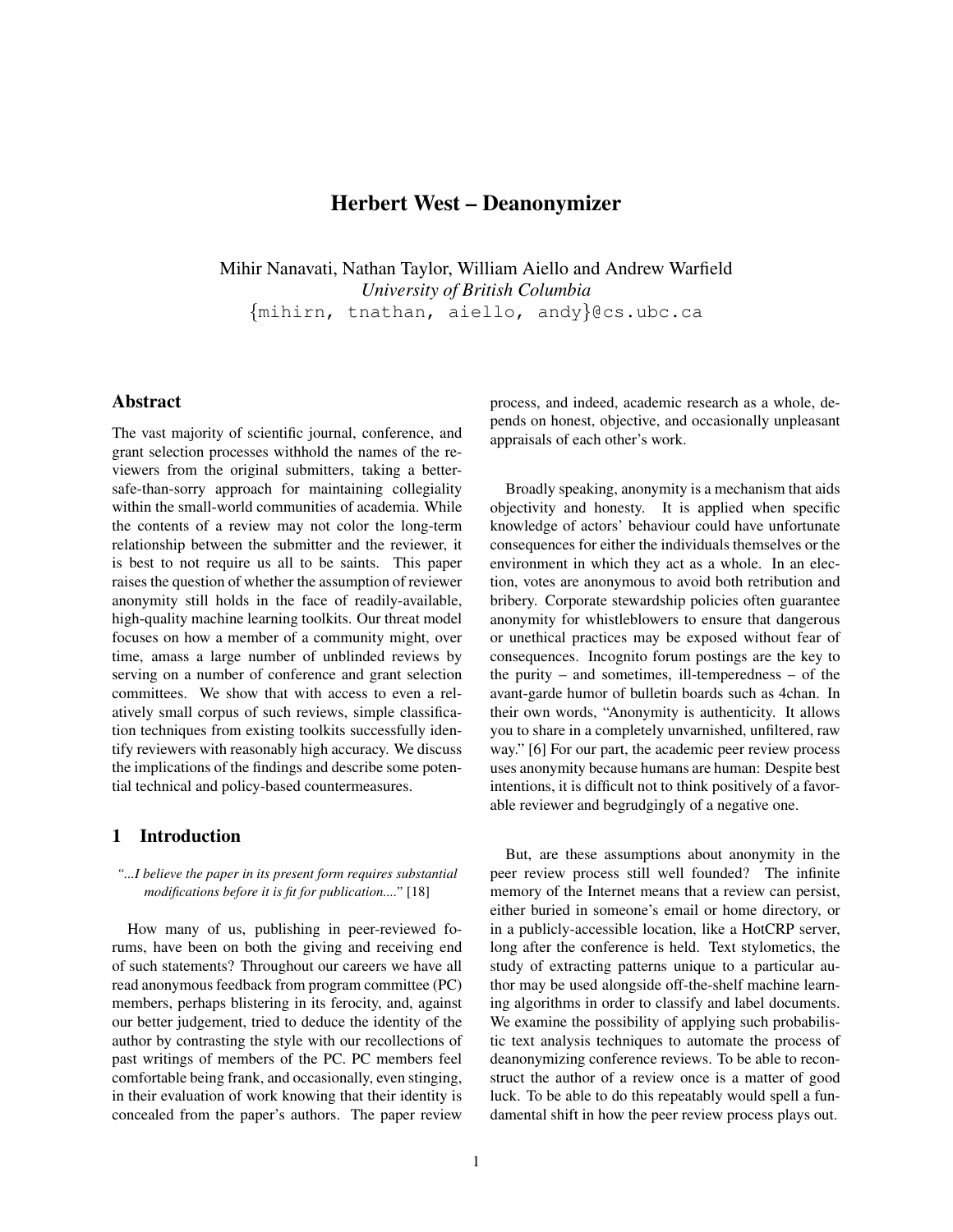

Figure 1: Percentage of 2011 conference PC membership with review samples available to HotSec'11 committee members (in parentheses, total number of individuals the PC member has served with in our dataset)

# 2 Threat Model

Blind reviewing allows reviewers to evaluate submissions on the basis of merit, without being unduly influenced by the political consequences of their critique. As one example, it protects young researchers who might be too intimidated to honestly appraise the work of senior, more established peers. While the value of double blinding has been questioned [16, 4], a majority of academics favor some form of blinded review over open review [12].

Attacks against anonymity represent a significant challenge to the trust-based underpinnings of the peer review process. While such attacks have typically sought to reveal the identity of authors of submissions [8, 3], this paper attempts to undermine the anonymity of the reviewers. In contrast to attacks relying on malicious Postscript submissions with identity-leaking covert channels [2], our threat model assumes no such side-channels, nor the existence of any file format vulnerabilities.

Our attacker is an author of a paper, who, having served on at least one PC, has submitted to a conference using blind reviewing and is attempting to identify the author of a particular review. This identification uses stylometric analysis and text-based classifiers trained on non-blinded reviews acquired as a member of a PC. We assume that any metadata that might leak information about the identity of the reviewer has been stripped by the management system. Initially, we assume that the attacker receives the entire "for the authors" review text, as written by the reviewer. When we consider countermeasures, in Section 5, the text may be transformed before being sent to the attacker.

Obtaining Review Samples PC members, typically, have non-blinded access to all the reviews of a particular conference to aid discussion, representing a rich source of sample reviews of their peers-cum-victims to save for future use. The problem is exacerbated by the relatively small size of academic communities, which results in a significant overlap between different PCs and a small degree of separation between PC members and submitters to conferences [23], thus providing attackers access to earlier reviews of several PC members.

To illustrate this, we considered twelve major systems and security conferences<sup>1</sup> for analysis. For each Hot-Sec'11 PC member, we tabulated the other academics with whom they have shared PC service over the fiveyear period 2006-2010, inclusive. Using this, and assuming a HotSec'11 PC member submits a paper to one of these conferences in 2011, we enumerated the PC members with whom they have previously shared service. In the worst-case attack scenario, the HotSec attacker has a corpus of reviews from each PC member to use in an attempt to deanonymize his or her reviews.

For each HotSec'11 PC member, we determined the three conferences with the greatest fraction of overlap. A subset of this evaluation is shown in Figure  $1<sup>2</sup>$  For example, Vern Paxson has conceivably had access to reviews of over 80% of the members of the Oakland'11 PC. Cumulatively, the authors of multi-authored papers may have samples of the entire PC. Conferences for which a HotSec'11 PC member is also a member of are omitted, since it is intuitive that they will have access to samples of the entire PC. Broadening this to more conferences or longer histories would obviously provide a larger training set for the attacker.

# 3 Text Classification

Classification is a form of supervised learning. A classification algorithm trains by consuming a set of input data and related output label, and a mapping between the two. We say that the algorithm has learned if, given an input not found in the initial dataset, it is able to choose a reasonable output label with a high degree of confidence. In the case of conference reviews, the mapping we wish to learn is that between a review text and its author.

Text classification is used in a broad range of fields, ranging from technically-driven problems such as spam filtering [22] and email and online postings forensics [10, 5, 24] to attributing authorship in the humanities [20, 9, 11, 14]. Key differences between determining authorship of paper reviews versus creative and informal writing are the shorter length and more limited, technically-

<sup>&</sup>lt;sup>1</sup>SOSP, OSDI, NSDI, EuroSys, SIGCOMM, Usenix, FAST, Oakland (IEEE S&P), Usenix Security, HotSec, NDSS and CCS

<sup>&</sup>lt;sup>2</sup>The subset was selected randomly to ensure an unbiased sample.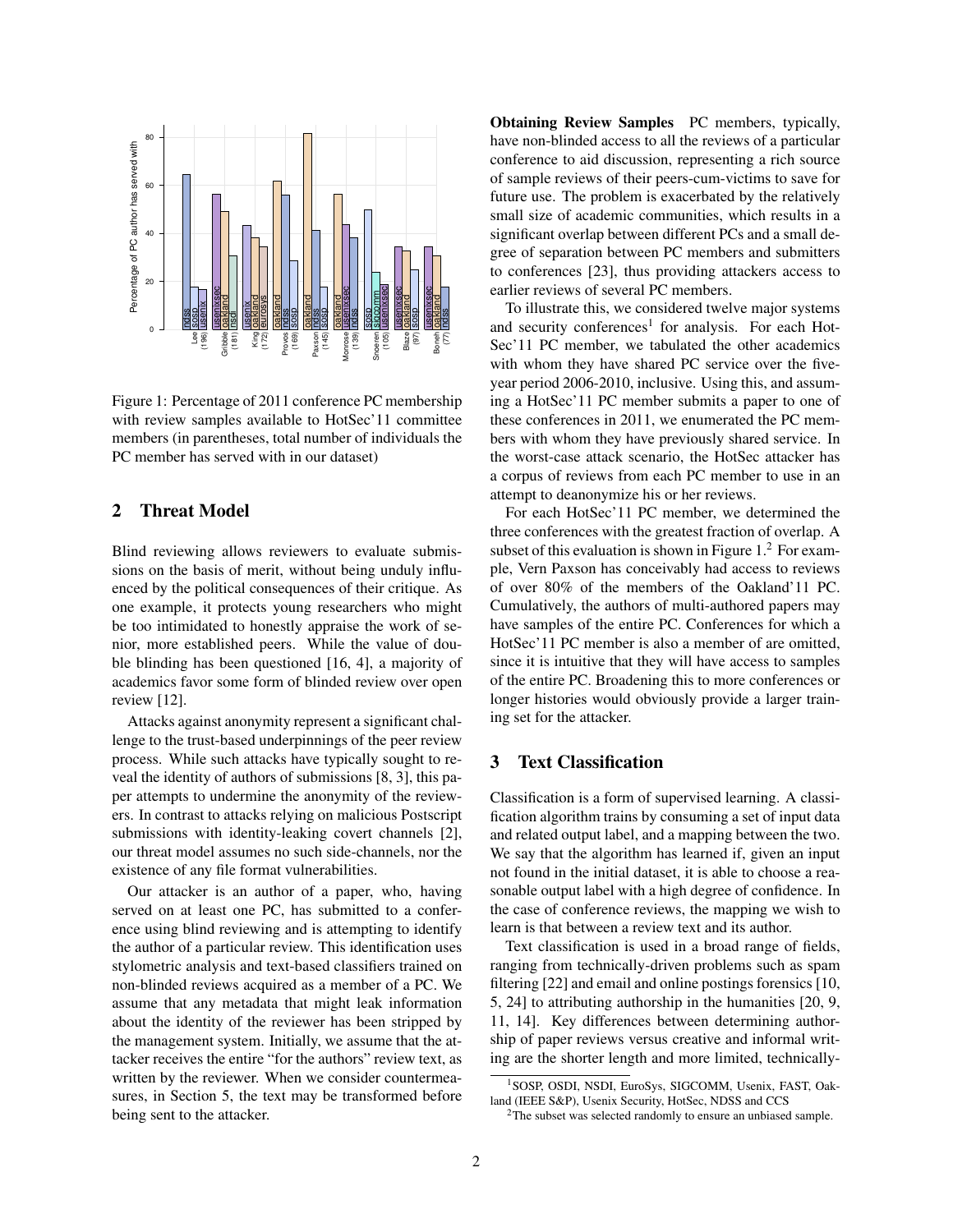oriented vocabulary of the former. With lyricism, flowery metaphors, and elegant prose taking a back seat to the rather pragmatic and often hastily thrown togetherapproach taken to technical writing, the opportunity for unique characteristics of the author to present themselves are restricted. As a result, we are unable to apply authorship attribution techniques that only perform well with a large training corpus or varied vocabulary.

Text Features We perform a linguistic profiling of the authors, obtaining an identifiable signature or *writeprint* [1], later used to determine the identity of the author of a given text sample. In our work, this profiling involves scoring all unigrams, bigrams, and trigrams – that is, word sequences of length one, two, and three, respectively – by their frequency in a particular author's text but weighted inversely by their frequency in the entire corpus, as in *tf-idf* [17]. Unlike pure word and bigram frequencies, this metric causes reviews to get sorted on an authorial, rather than topical, basis. For clarity, consider the set of reviews written about this paper: one would expect the frequency of words such as *reviews* and *anonymity* to be high, but *n-grams* containing these words would not help identify the author as they are likely to be often used in nearly every review.

The text is tokenized into words and stemmed to their root form, so that different inflections such as plurality or tense suffixes do not affect their frequency. Tokens include word contractions and punctuation marks to mark the prevalence of words like *they're* or *I'm* as opposed to *they are* or *I am*. An author using the Harvard comma will have a preponderance of *", and"* and *", or"* bigrams.

In practice, observed features of a particular author included persistently misspelt words, em-versus-endashes, and demarcations of different regions of the review. These features are further explored in Section 4.

Classification Our classifier is built using the opensource Natural Language Toolkit [15] for Python. We use the provided classes to perform multi-label naïve Bayes classification, which makes the common, simplifying assumption that all the text features are conditionally independent of one another, given an output label. While features like trigrams and bigrams may be closely correlated, in practice naïve Bayesian classification has been used successfully for text classification [7, 19, 21].

During the training stage, features from each of the authors are extracted and scored, and the top features are considered. Specified threshold values prevent features with low scores from being added, ensuring that a lack of prominent, distinctive features does not lead to insignificant features being selected simply to make the numbers. When classifying a new review, frequencies for each of

| Data Set       | <b>Reviewers</b> | <b>Corpus Size</b> | Avg. Review Length |
|----------------|------------------|--------------------|--------------------|
| class1         |                  | 125.138            | 424                |
| class2         | 16               | 225,067            | 403                |
| confl          | 17               | 45.619             | 217                |
| $\text{conf2}$ | 14               | 43.922             | 488                |

Table 1: Size of Data Sets (in words)

the features are computed using the rules of Bayesian inference; the chosen author label is the one for which the probability of authorship of the text is greatest.

Despite using a simple classification algorithm and a very basic feature set, our classifier yields satisfactory results on the sample data. Advanced classification techniques, coupled with more exhaustive feature lists discussed in other literature [11, 14, 13, 24] could be implemented to better classification accuracy.

# 4 Evaluation

Evaluating our classifier requires data sets representative of actual conference reviews. While obtaining such a data set may not be hard for a PC member, using a *real* data set for research purposes entails several ethical considerations not applicable to an adversary. Reviews are clearly not intended as *ex post facto* research data, and it is assumed that PC members will not use them in an inappropriate manner.

The evaluation uses four independent data sets, comprised of reviews from two seminar-style graduate classes, and two actual conferences where some of the authors of this submission were members of the PC. In the graduate courses, each student wrote reviews into a HotCRP system for at least 20 papers. All the students gave their permission to use their reviews for this study. For the target conferences, we followed the Feynmanian principle of "You Just Ask Them". With the permission of the program chairs, we mailed other members of the PC explaining the proposed usage of the reviews and asking their permission. Around 66% of the PC members across both conferences agreed to participate, resulting in the data sets listed in Table 1.

For the conference data sets the review names were anonymized using a preprocessing script, and all but the "for the author" text was excised. While statistical data like review length and corpus size was used to tune the classifier, the content of the reviews remained unread. Since the reviews in the graduate class data sets were already available through class participation, the contents were analyzed to determine linguistic tells, used as text features by the classifier.

The top five features of four different authors from the *class2* data set are shown in Table 2. Frequent misspellings such as *particularily* in the case of the first au-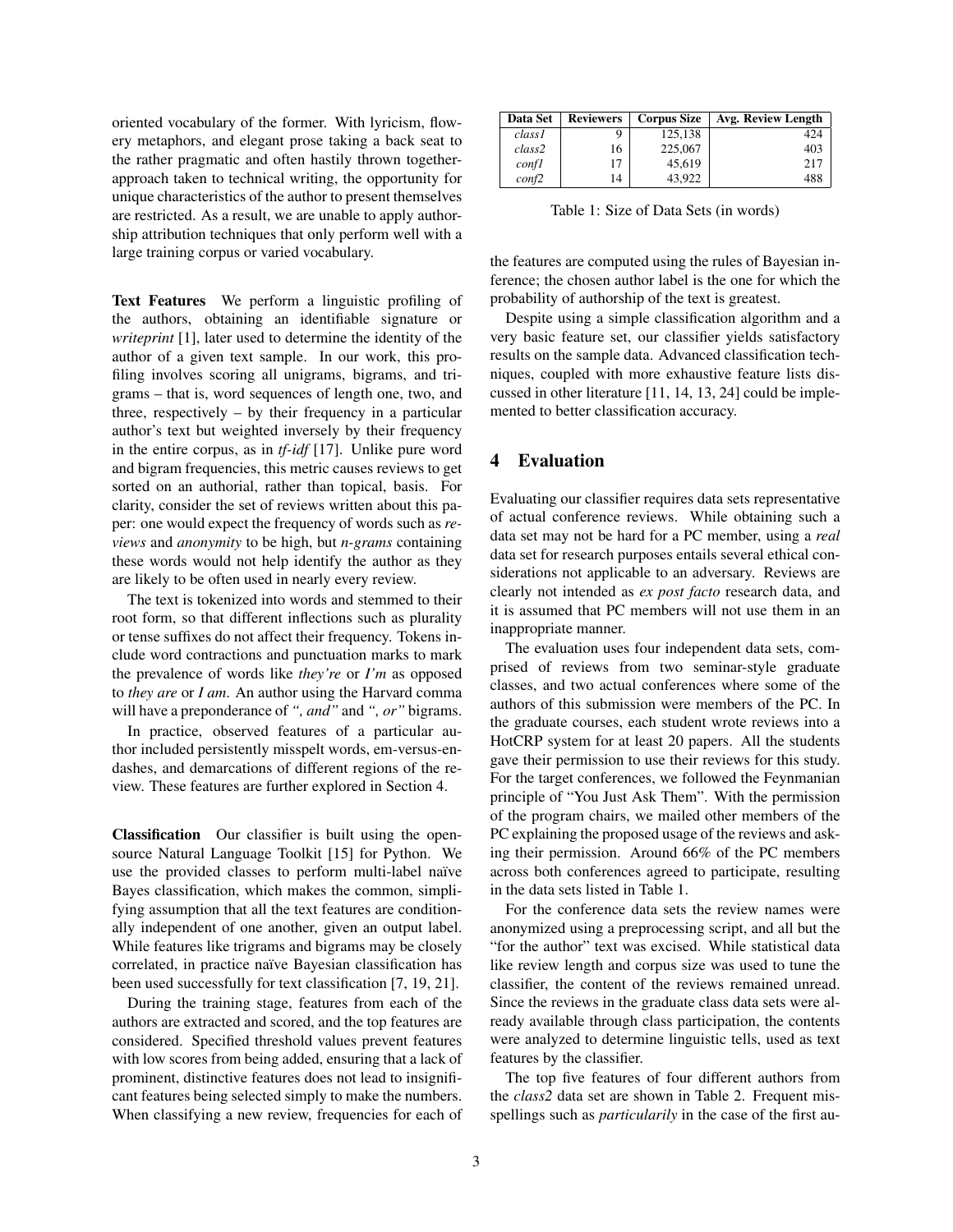| Author 1        | <b>Author 2</b>                 | Author 3      | <b>Author 4</b>         |
|-----------------|---------------------------------|---------------|-------------------------|
| "particularily" | "your system"                   | "looks at"    | "Cons $\cdot$ "         |
| "Lastly,"       | "visualisation"                 | "sounds like" | " $Pros$ :"             |
| "Additionally"  | "For example"                   | "what extent" | "awesome"               |
| "so-called"     | "is generally,<br>well-written" | "paper looks" | "problems"<br>existing" |
| "Indeed,"       | "easy to follow"                | "anomalous"   | "slowdown<br>factor"    |

Table 2: Distinctive Author Features



thor score highly. Review structure, such as giving feedback in enumerated lists, or section headings in reviews are usually good indicators of author identity, as are both the use and choice of connective adverbs, such as *lastly*, *additionally*, *etc.* Amusingly, the phrases reviewers use to signify approval or soften their criticism about papers tend to be both rather unique and quite distinguishable.

Classifier Accuracy The *accuracy* of of a multi-label classifier is simply the fraction of the test set that the classifier labels correctly. To measure the accuracy of our classifier, we measured the median accuracy over 15 cross-validated runs. Cross-validation randomly divides the data set into training and testing data, to prevent overfitting for features present in a specific subset of the data. Each run considered the 500 most significant text features for every author, pruned by a lower bound to ensure insignificant features were not adding noise to the classifier.

Figure 2 displays the accuracy of the classifier for different partition sizes for each of the data sets. In addition to the four data sets in Table 1, we use two data sets explained below. We believe that the results from three of the four original data sets demonstrate that such an approach is viable, even with a small amount of data, and improves significantly with larger corpus sizes.

The *conf1* data set shows surprisingly low accuracy even when accounting for the short average length of reviews. Further examination revealed high variance in the



Figure 3: Identifiability of Authors in *conf1*

total corpus size for individual authors in the data set. Not only are the authors with extremely small corpuses hard to classify themselves, but they also added a significant amount of noise to the classifier disturbing the results of all other authors. *conf1 reduced* uses the same conference reviews as *conf1*, but discards any authors with a corpus size of less than 2500 words. This eliminates seven of the reviewers, resulting in a data set with ten reviewers. The improvement in the results shown in the graph is more than would be expected purely because of the decrease in number of classification labels.

*combined* simulates a real world attack, where an attacker collects review samples of program committee from several different conferences. We create a data set of twenty-three reviewers by combining *class1* and *class2* and merging the data of overlapping authors. While we do not combine *conf1* and *conf2* because combining overlapping reviewers would reveal their identities to us, we expect to have similar results.

Author Identifiability We quantify the classifiability of individual reviewers using two common metrics: *precision* for a given author is the fraction of the reviews attributed to an author that have been labelled correctly, whereas *recall* is the fraction of all reviews written by that author that have been identified correctly. If no incorrect classifications occur, both precision and recall would be equal to 1.

Figure 3 plots the precision and recall of all the reviewers in *conf1*. While both metrics are important, for review deanonymization we focus on precision because increasing author coverage at the expense of incorrect attributions is not a worthwhile trade-off. The classifiability of individual reviewers is not uniformly distributed across the entire set, with some reviewers having easily classifiable styles while other are more prone to misclassification.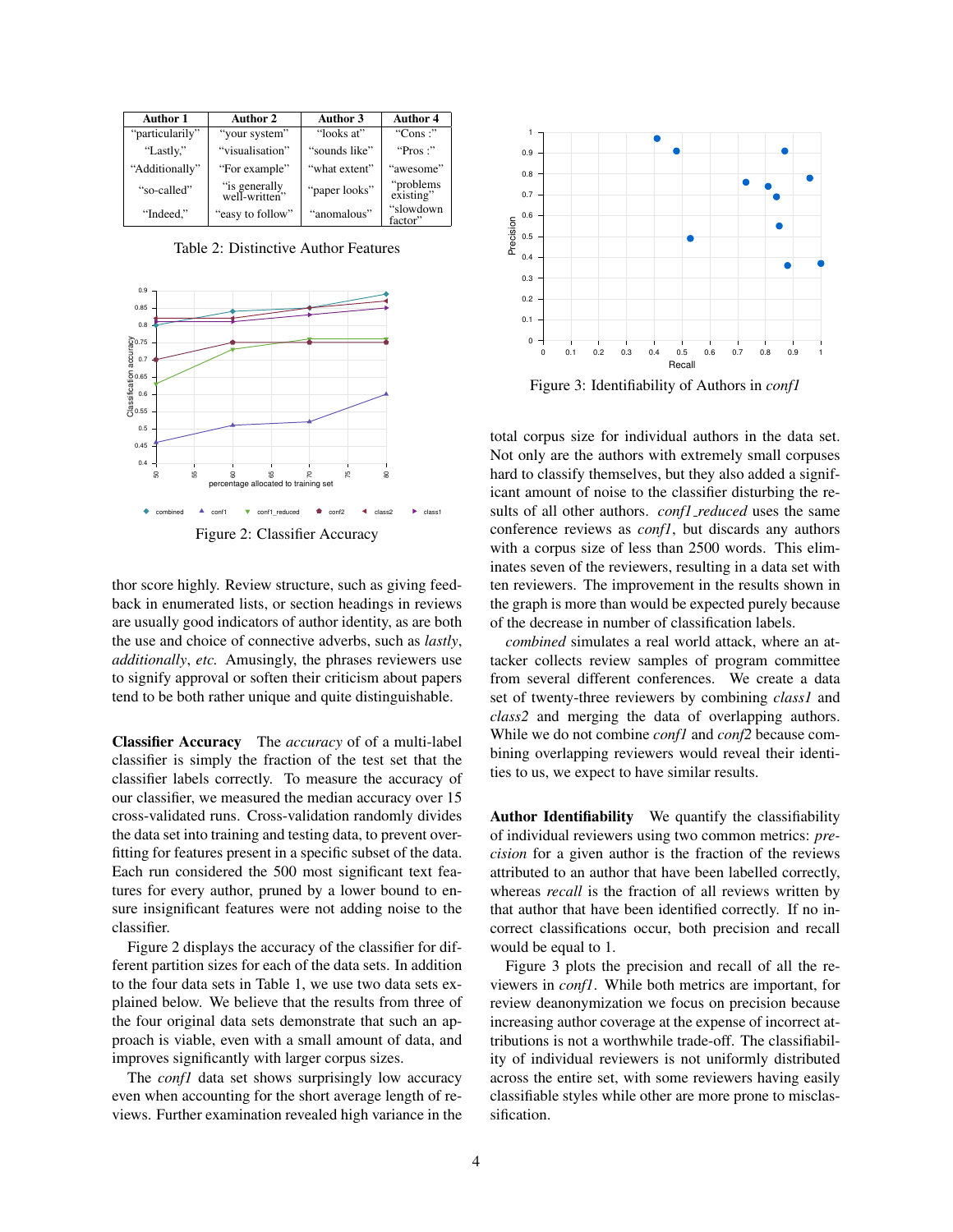# 5 Discussion

Preliminary evaluation of the classifier shows a reasonable degree of success in deanonymizing conference reviews using only a small number of training samples. Given the simplicity of the implementation, and the inevitable progress in technology we believe that building deanonymization tools using off-the-shelf toolkits is entirely feasible, making examining possible technological and social responses more important than ever.

#### Technological Responses: Text Reanonymization

Technological countermeasures include transforming the text of the review to eliminate particular features that reveal the identity of the author. A reviewer can, individually, attempt to obfuscate the text to randomly deviate from these features, or may mimic the features of another member of the PC. Collectively, a review system can normalize the entire corpus to the most common features. Since a transformed review must largely preserve the semantics of the original to be useful, the space of possible transformations is limited.

Language Translation Despite advances in machine translation, the translation services provided by BabelFish, Bing and Google add artifacts that obfuscate the text. Translation artifacts are magnified with the distance between language families. Simple obfuscation is achieved by translating text from a starting language to an intermediate one, and back again. Greater amounts of obfuscation can be obtained by iterating this procedure or cycling through more than one intermediary language.

We use Bing Translator to obfuscate the *class2* data set, by performing a single translation cycle using German as an intermediate language. Obfuscating the reviews of only a single author makes them trivially identifiable, both to the classifier and to human beings. Obfuscating the entire corpus, however, greatly reduces classification accuracy: from 82% to 62% with half the corpus used as training data, and from 85% to 66% with 80% used for training. A randomly selected paragraph from a review is shown before and after translation in Table 3. However, a casual examination of the translated text reveals that improved anonymity comes at the price of massively-reduced understandability.

HotCRP anonymity assistance plug-in We envisage an "Office Assistant"-style HotCRP plug-in to help normalize reviews via analysis of an author's review as it is being written. If the author were to write a highly ranked feature, the plug-in would flag it in real-time as being unduly characteristic of that author and therefore leaking of his or her identity. In addition to obfuscating authorship, given the corpus of already-written reviews in the HotCRP system, the plug-in could also help the author mimic the style of *another* PC member.

The capabilities of the plug-in are conjecture at this point. However, it is clear that, as in other areas of security and privacy, the discussion points to an arms race between deanonymization and reanonymization techniques, generating interesting research questions in machine learning and natural language processing.

#### Social Responses: Collaboration and Peer Pressure

Not all approaches to dealing with such deanonymization need be technological. Short reviews tend to be the hardest to classify, but have the unfortunate side effect of failing to provide useful feedback to the original authors. Faculty can conscript graduate students to rewrite their reviews to avoid detection. While the churn in many labs may be sufficient to confound any classifier, this could turn into a race between advances in classification techniques, and the speed at which students graduate. Other methods to outsource this rewriting, while maintaining the semantic integrity, bear further examination.

Peer pressure can be an excellent tool in curbing the use of such deanonymizers. While we believe that the majority of PC members feel strongly about the ethics involved and do their utmost to avoid breaking the spirit of anonymity, these values could be reinforced in several ways. The PC chair could, for instance, emphasize the need to avoid attempting to deanonymize submissions or subsequent reviews to maintain the fidelity of the review process. Furthermore, invitations to join a PC could be accompanied by a "terms and conditions", detailing a fair usage policy for reviews. While this would not prevent a determined adversary from building a corpus of reviews, they would be aware that it was a frowned-upon practice.

While we have focused on attacks from within the community, with members of the clique exploiting privileged information, a complete outsider can use publicly available text samples for such an attack. Many researchers contribute to technical blogs or have professional web pages detailing different aspects of their work. Doctoral theses are substantial bodies of singleauthor technical text. Major conferences, such as SIG-COMM in 2006, have flirted with an open review system with non-blinded reviews available to everyone. Some academics [18] publicly post anonymous reviews they have received. A clustered collection of such reviews could hint at the identity of the reviewer.

Preventing the usage of public data as training samples is more difficult. Tacit agreements or explicitly stated terms may deter the submitter from using deanonymization tools; attempting to enforce it, however, is a quagmire the community may elect to avoid altogether by embracing an open review system. Regardless of the end result, we believe that these issues need to be engaged by the community at large.